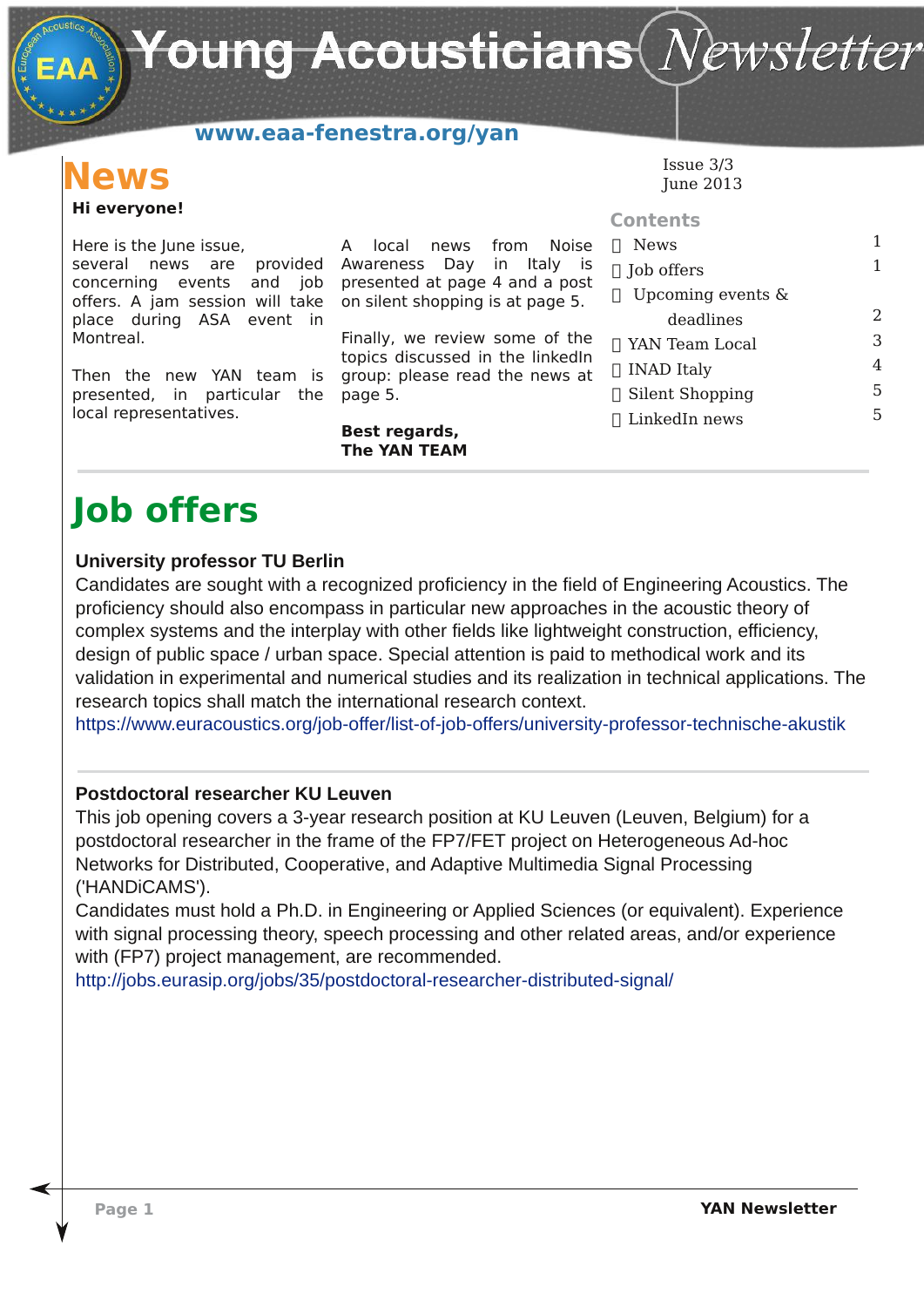# **Upcoming events & Deadlines**

#### **Upcoming events in June:**

- 2-7 June: (ICA 2013) International Congress on Acoustics
- 2-7 June: Photonics 2013
- 3-6 June: EUROMECH541
- 3-7 June: (Waves 2013) 11th International Conference on Mathematical and Numerical Aspects of Waves
- 5 June: (IOA 2013) Trials and Tribulations of overcoming acoustic challenges. "It should never happen to an Acoustician!"
- 9-11 June: (ISRA 2013) International Symposium in room acoustics
- 23-28 June: 1st International Conference on Underwater Acoustics
- 26-28 June: (CESB13) 3rd International Central Europe towards Sustainable Building and Refurbishment for Next Generations
- 28-30 June: (HAMR 2013) Hacking Audio and Music Research (Abstract)

#### **Upcoming events in July:**

- 7-11 July: (ICSV 2013) 20th International Congress on Sound and Vibration
- 19-21 July: (ICHKM 2013) The keyboard and its role in the internationalization of music
- 23-26 July: Invertebrate Sound and Vibration 2013
- 30-3 August: (SMAC 2013) Stockholm Music Acoustics Conference 2013

#### **Submission deadlines in June:**

16 June: Days of Diffraction (Full Paper) 30 June: EcHoPolis Conference (Full Paper)

**Workshops in June:**

- 9-11 June: (ISRA 2013) International symposium in room acoustics (\*Awards)
- 12-14 June: (JAPSUS 2013) 13th Scientific meeting of physical, underwater, and ultrasonic acoustics
- 12-15 June: (DCLDE13) Int. Workshop on Detection, Classification, Location and Density Estimation of Marine Mammals using Passive Acoustics

13 June: Yodeling by pygmy peoples, in GIPSA-

Lab.Grenoble (France)

- 16- 21 June: (ICML 2013) Workshop on Machine Learning for Bioacoustics
- 25 June: Workshop on Listening in the Wild: Animal and machine hearing in multisource environments
- 27 June 1 July: 3rd international summer school "Auditory Cognition"

#### **Workshops in July:**

21-25 July: Symposium on 60th anniversary of the IEEE Ultrasonics, Ferroelectrics, and Frequency Control

26-30 July: (CESMA) Summer Workshop on Perceptual Audio Coding

### ... and for those attending ICA meeting:



Wed. Jun. 5, 2013 8 PM - 12 AM Maisonneuve Room of the Intercontinental Hotel



Jam with your fellow acousticians. The ASA Jam is an opportunity to get to know your colleagues and play<br>some great music together. Sound system, backline, and instruments will be provided.



Feel free to bring your own instruments, tabs, lyrics, etc. To find and/or share any lyrics, music, or rips, visit:

brooksacoustics.com/asajam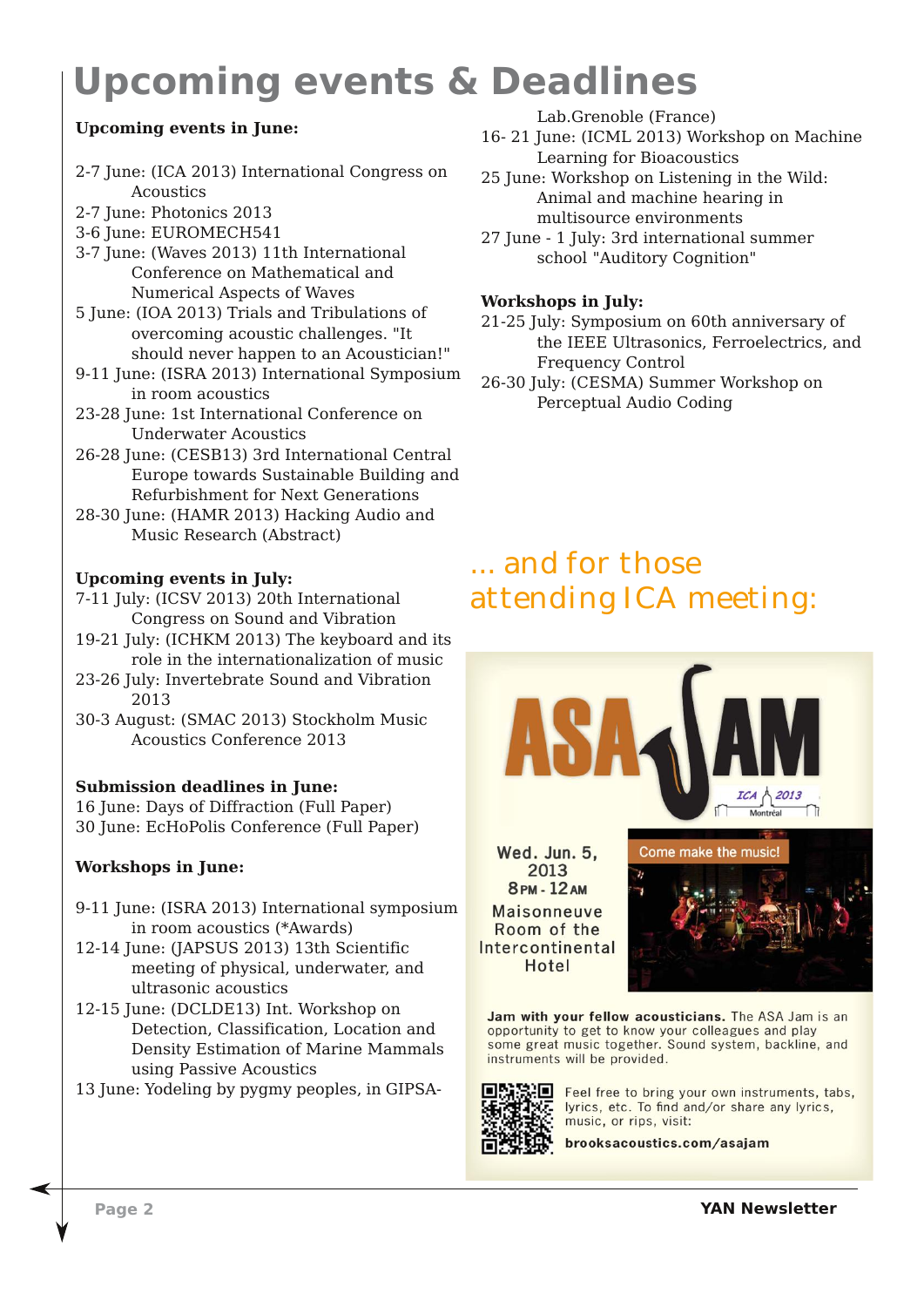# **YAN local representatives list**

We have recently enlarged and reorganized the YAN local representatives team. Here we present to you the people who are actively collaborating in the network.

**Country Representative <b>e-mail** Austria Fabio Kaiser mail@fabiokaiser.eu Felipe Reinoso f.sound@gmail.com Bulgaria **Ignat Ignataov** i ignatov@tu-sofia.bg Denmark Lars Søndergaard' lss@delta.dk Hungary Csaba Huszty csaba@huszty.org Jayanthiny Kangatharan hspgjjk@brunel.ac.uk Chile Jonhatan Oberreuter jonysatie@gmail.com

Belgium Annelies Bockstael annelies.bockstael@gmail.com. Croatia Karlo Filipn karlo.filipan@gmail.com Czech Republic Filip Franek phillip.oye@gmail.com France **Julian Palacino julianpalacino@hotmail.com** Germany Stephan Töpken stephan.toepken@uni-oldenburg.de Greece Eleftheria Georganti egeorganti@upatras.gr Italy Francesco Aletta Francesco.ALETTA@unina2.it Latvia Zanda Krukle zanda.krukle@inbox.lv Macedonia Branislav Gerazov gerazov@feit.ukim.edu.mk Poland Ela Maniakowska maniakowska.e@gmail.com Portugal Sergio Silva spsantossilva@gmail.com Russia Andrei Konkov magister44@yandex.ru Serbia Milan Stojiljkovic milan.stojiljkovic@svt.com.au Slovakia Vojtech Chmelík vojtech.chmelik@stuba.sk. Slovenia **Rok Prislan** rok.prislan@gmail.com Spain Carolina Monteiro carolarqurb@gmail.com Sweden Josefin Lindebrink josefin.lindebrink@tyrens.se Turkey Seckin Basturk seckin.basturk@gmail.com UK James Hill James.Hill@aafgb.com Ukraine **Dmytro Maslov** kndi.maslov@gmail.com Anton Vasyliev anton.v.vasyliev@gmail.com Argentina Ernesto Accolti ernestoaccolti@gmail.com Brazil Engel Margret margretengel@yahoo.com China Jiang Liu jiang.liu@uni-rostock.de Venezuela Gabiriela Santiago gaba\_santiago@hotmail.com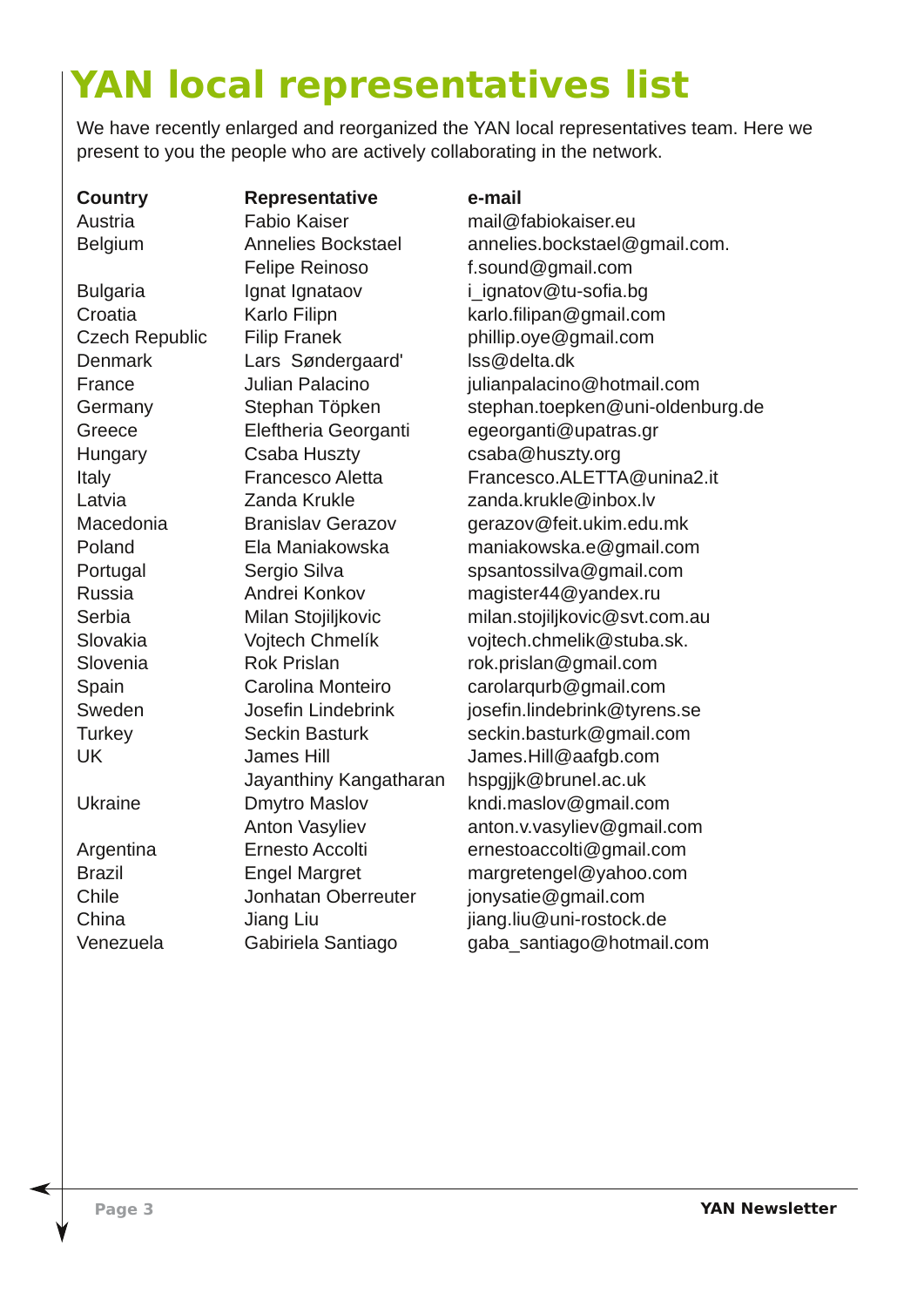### **NOISE AWARENESS DAY IN ITALY**

Noise Awareness Day is an event organized for the first time in USA in 1995 by "Centre for Hearing and Communication", to promote the awareness on long term exposure to noise and its effect on health.

Since 1995, every year, some private and public institutions, together with schools, in a growing number of nations, organize initiatives involving students and citizens.

Italy participates for the first time in 2010, in the frame of HUSH project (coordinated by the City of Florence and co-funded by European Union in the frame of Life+ 2008 program), in collaboration with some schools interested in acoustic requalification and noise protection of their inner and outer spaces.

Every year, The Acoustical Society of Italy (AIA) organizes the event involving schools of different level in educational moments on the theme of Noise Awareness. AIA has defined the general NOISE AWARENESS objectives of "Noise Awareness Day – Italia" aiming to:

- inform and increase awareness of students and citizens on noise reduction by social media (posters, publications, social networks, etc..);

- measure and assess noise in schools (indoor and outdoor);

- design solutions for noise mitigation and improve acoustic climate;
- describe soundscapes of schools and scholastic gardens;
- write and / or draw an advertising campaign on noise;

- understand, define and observe a "quiet diet";

- distribute and collect questionnaires and interviews about sound quality in schools and in living environments;
- invent games and playing activities related to acoustic and noise;
- take a minute for listening to silent;

- create links between schools in different cities and countries to share the actions taken.

For the 18th edition of "International Noise Awareness Day", celebrated on April 24th, the title was "RI-CONOSCI IL RUMORE" in the double sense of "to know again", that is to repeat and to deepen topics covered in the previous editions, and "to recognize", that is to know distinguishing sounds and categorizing noise. The TEAM Group AIA has produced and distributed some educational and informative materials in Italian schools. Technical experts in Acoustic gave a lesson about noise issue, in particular this year, the theme was "leisure noise" in schools. In the Primary schools AIA Group played games related to acoustic and noise and they presented the "quiet diet" to illustrate what are the healthy habits to prevent the risks connected to noise exposure . Children have participated with more interest in the event: they have filled a test on-line on problems related to their "acoustic habits", they have prepared drawings, tests, presentations and video in order to discuss their works with technical expert during the INAD day. The class involved had also a videoskype connection with other schools around the world involved in the project.

A very active facebook open group is available with news and information regarding sound and noise aiming to stimulate interest of the numerous young and adult members of the group itself.

International Group Facebook INAD : <http://www.facebook.com/pages/International-Noise-Awareness-Day/>

Account Twitter: @inad\_italia

Email: inad.italia@gmail.com (Rossella Natale, Raffaele Mariconte)